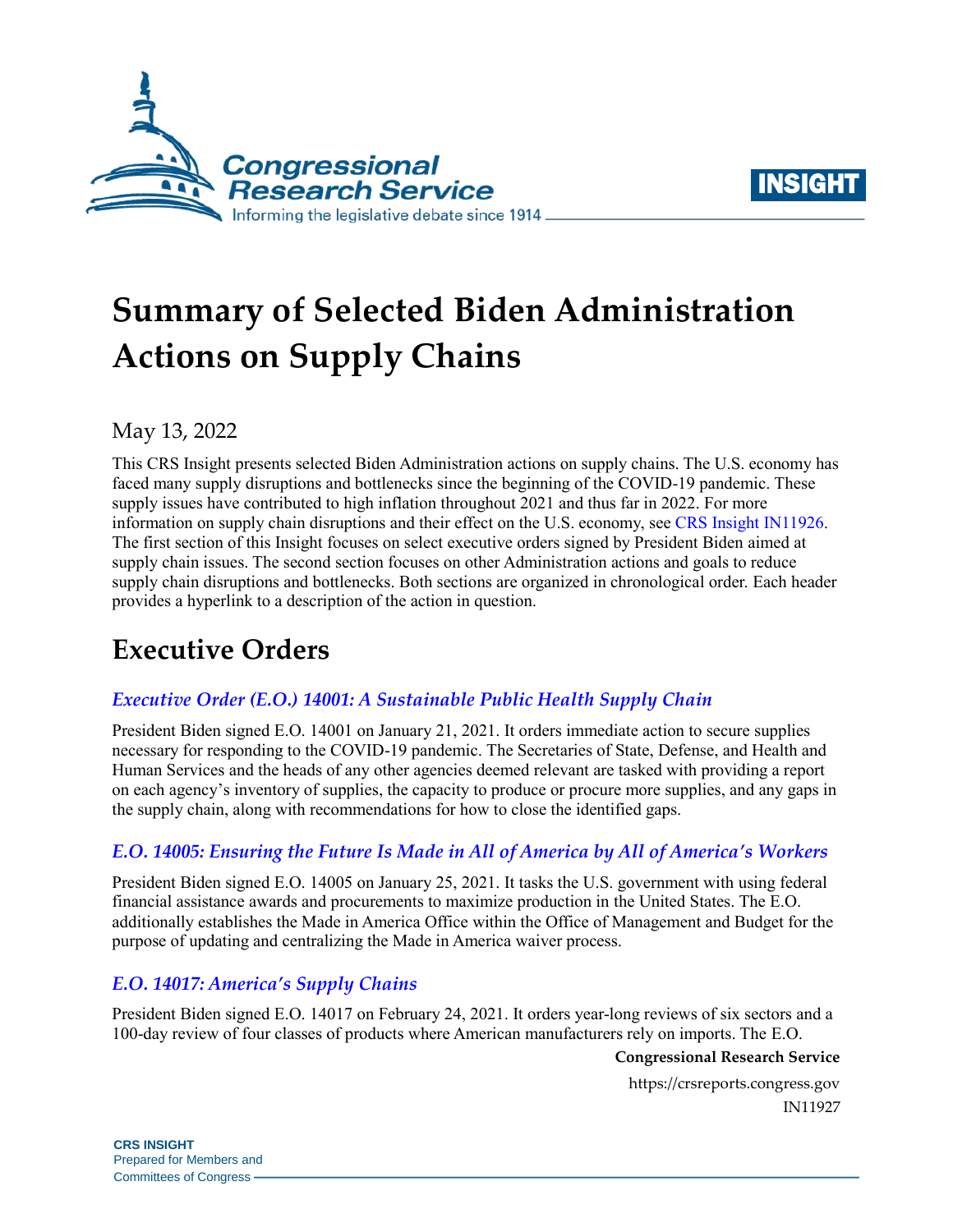required a [capstone report](https://www.whitehouse.gov/wp-content/uploads/2022/02/Capstone-Report-Biden.pdf) and six sector reports from the [Departments](https://media.defense.gov/2022/Feb/24/2002944158/-1/-1/1/DOD-EO-14017-REPORT-SECURING-DEFENSE-CRITICAL-SUPPLY-CHAINS.PDF) of Defense, [Commerce and](https://www.dhs.gov/sites/default/files/2022-02/ICT%20Supply%20Chain%20Report_0.pdf)  [Homeland Security,](https://www.dhs.gov/sites/default/files/2022-02/ICT%20Supply%20Chain%20Report_0.pdf) [Energy,](https://www.energy.gov/sites/default/files/2022-02/America%E2%80%99s%20Strategy%20to%20Secure%20the%20Supply%20Chain%20for%20a%20Robust%20Clean%20Energy%20Transition%20FINAL.docx_0.pdf) [Agriculture,](https://www.ams.usda.gov/sites/default/files/media/USDAAgriFoodSupplyChainReport.pdf) [Transportation,](https://www.transportation.gov/sites/dot.gov/files/2022-02/EO%2014017%20-%20DOT%20Sectoral%20Supply%20Chain%20Assessment%20-%20Freight%20and%20Logistics_FINAL.pdf) and [Health and Human Services.](https://aspr.hhs.gov/MCM/IBx/2022Report/Pages/default.aspx)

# **Other Actions**

#### *[Supply Chain Task Force](https://www.whitehouse.gov/briefing-room/statements-releases/2021/06/08/fact-sheet-biden-harris-administration-announces-supply-chain-disruptions-task-force-to-address-short-term-supply-chain-discontinuities/)*

On June 8, 2021, President Biden announced the creation of a Supply Chain Disruption Task Force, a whole-of-government approach focused on relieving near-term supply and demand mismatches, specifically in the homebuilding and construction, semiconductor, transportation, and agriculture and food industries. It is also directed to increasing data sharing among agencies.

#### *[Summit on Global Supply Chain Resilience](https://www.whitehouse.gov/briefing-room/statements-releases/2021/10/31/fact-sheet-summit-on-global-supply-chain-resilience-to-address-near-term-bottlenecks-and-tackle-long-term-challenges/)*

On October 31, 2021, President Biden attended a summit in Rome for the European Union and 14 other trade partners at which he promoted Administration actions, including

the expansion of port operating hours on the U.S. west coast, the launching of an Early Warning System for potential disruptions in semiconductor manufacturing, [and the] Li-Bridge—a new public-private alliance committed to accelerating development of a robust and secure domestic supply chain for lithium-based batteries.

In the summit [statement,](https://www.whitehouse.gov/briefing-room/statements-releases/2021/10/31/chairs-statement-on-principles-for-supply-chain-resilience/) four key pillars of supply chain resilience are outlined: (1) transparency; (2) diversity, openness, and predictability; (3) security; and (4) sustainability. In his [remarks,](https://www.whitehouse.gov/briefing-room/speeches-remarks/2021/10/31/remarks-by-president-biden-at-global-summit-on-supply-chain-resilience/) President Biden announced additional funding to cut port congestion and an executive order to strengthen the management of defense stockpiles for minerals and materials.

#### *[Steps to Accelerate Investment in Ports, Waterways, and Freight Networks](https://www.whitehouse.gov/briefing-room/statements-releases/2021/11/09/fact-sheet-the-biden-harris-action-plan-for-americas-ports-and-waterways/)*

On November 9, 2021, the Biden Administration announced goals and timelines to "mobilize federal agencies and lay the foundation for the successful implementation" of the Infrastructure Investment and Jobs Act, [P.L. 117-58.](http://www.congress.gov/cgi-lis/bdquery/R?d117:FLD002:@1(117+58)) The action plan was structured to "increase federal flexibilities for port grants, accelerate port infrastructure grant awards, announce new construction projects for coastal navigation, inland waterways and land ports of entry, and launch the first round of expanded port infrastructure grants funded through the Bipartisan Infrastructure Deal."

#### *[Roundtable with Retail Companies Regarding Holiday Shopping Season](https://www.whitehouse.gov/briefing-room/statements-releases/2021/11/29/president-biden-hosts-roundtable-with-leading-retailers-about-holiday-shopping-stocked-shelves-and-overcoming-supply-chain-challenges/)*

On November 29, 2021, President Biden, Director of the National Economic Council Brian Deese, and Director of the Office of Public Engagement Cedric Richmond hosted a roundtable with a group of American companies to discuss their outlook for the holiday shopping season and the steps companies of all sizes had taken to meet consumer demand. The meeting additionally highlighted steps companies had taken to overcome supply chain bottlenecks and progress seen at the Ports of Los Angeles and Long Beach in California.

#### *[Plan to Revitalize American Manufacturing and Secure Critical Supply Chains in 2022](https://www.whitehouse.gov/briefing-room/statements-releases/2022/02/24/the-biden-harris-plan-to-revitalize-american-manufacturing-and-secure-critical-supply-chains-in-2022/)*

On February 24, 2022, the Biden Administration announced additional plans to build long-term resilience in supply chains based on findings from the reports ordered by E.O. 14017. New actions include

 proposing a new domestic manufacturing initiative through the Export-Import Bank to strengthen U.S. manufacturing exports,